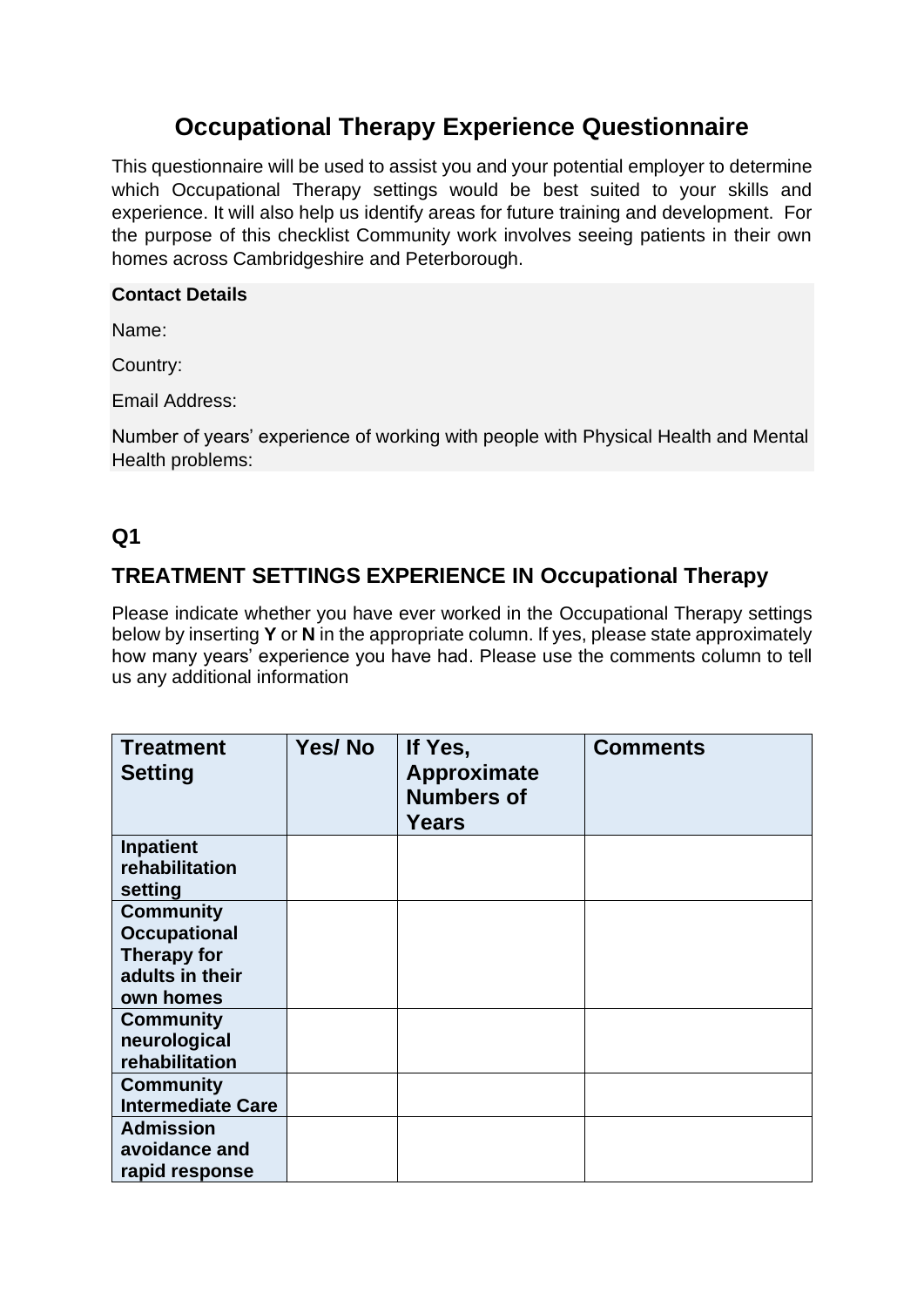| Older people's<br>mental health<br>wards                                                      |  |  |
|-----------------------------------------------------------------------------------------------|--|--|
| <b>Older People</b><br><b>Mental health</b><br><b>Occupational</b><br>therapy in<br>community |  |  |

## **PHYSICAL AND MENTAL HEALTH ILLNESS EXPERIENCE**

Please indicate whether you have experience in caring for people with the physical and mental health problems below by replying **Y** or **N** in the appropriate column. If yes, please state approximately how many years' experience you have had. Please use the comments column to tell us any additional information

| <b>Physical and Mental</b><br><b>Health Illness</b>                                       | Yes/<br><b>No</b> | If yes,<br>approximate<br>numbers of<br>years | <b>Comments</b> |
|-------------------------------------------------------------------------------------------|-------------------|-----------------------------------------------|-----------------|
| <b>Complex frail elderly patients</b><br>with Long term conditions                        |                   |                                               |                 |
| <b>Neurological conditions (MS,</b><br>MND, Brain injury and stroke)                      |                   |                                               |                 |
| <b>Orthopaedic conditions (</b><br>fractured neck of femur, hip<br>and knee replacements) |                   |                                               |                 |
| <b>Falls</b>                                                                              |                   |                                               |                 |
| <b>Degenerative long term</b><br>conditions (rheumatoid<br><b>Arthritis, muscular</b>     |                   |                                               |                 |
| dystrophy, Parkinsons)                                                                    |                   |                                               |                 |
| <b>Learning disability</b>                                                                |                   |                                               |                 |
| <b>Frailty</b>                                                                            |                   |                                               |                 |
| <b>Major depression</b>                                                                   |                   |                                               |                 |
| <b>Bipolar disorder (manic</b><br>depression)                                             |                   |                                               |                 |
| Schizophrenia/Schizoaffective<br>disorder                                                 |                   |                                               |                 |
| <b>Post-Traumatic Stress</b><br><b>Disorder</b>                                           |                   |                                               |                 |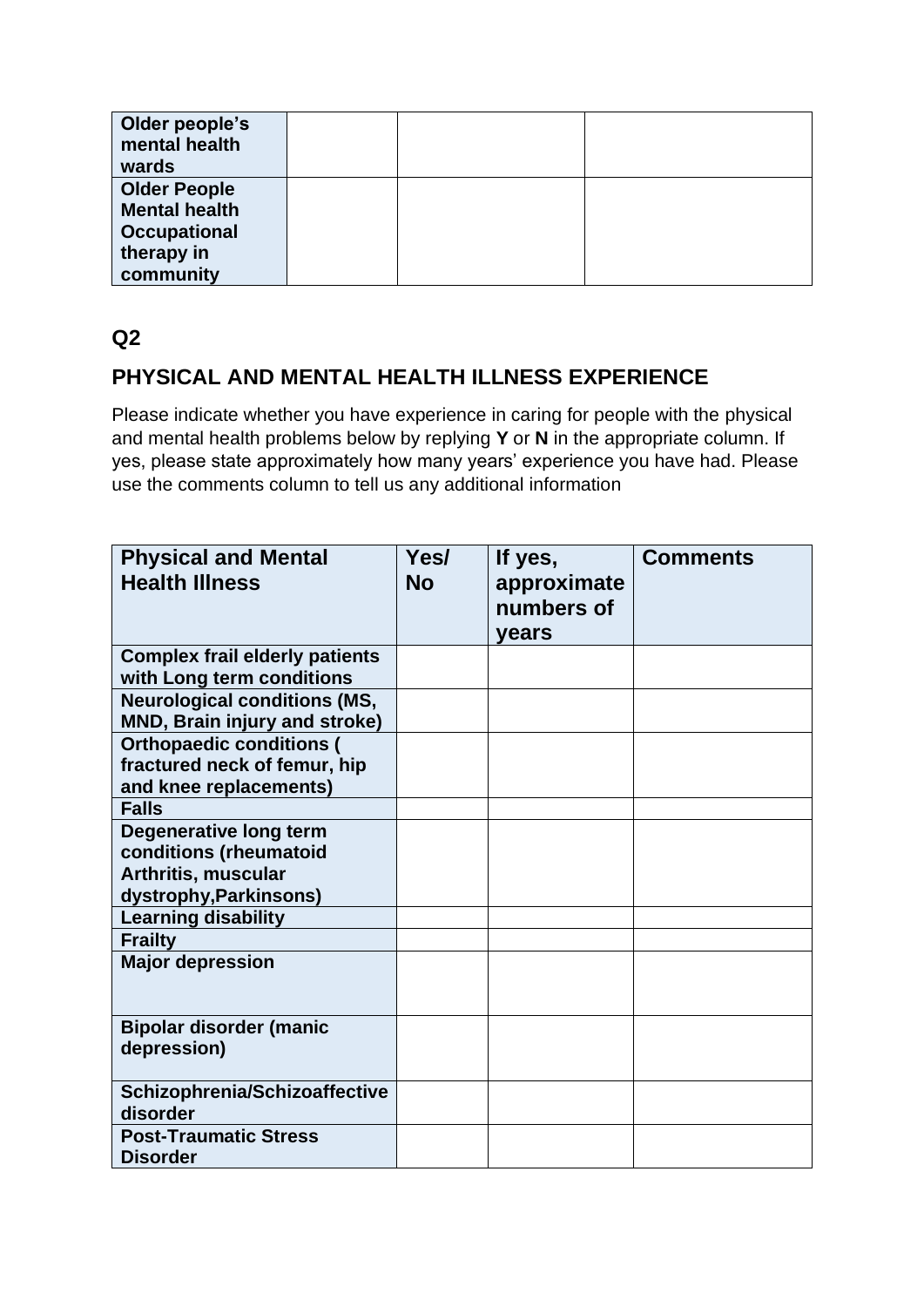| <b>Obsessive-compulsive</b>  |  |  |
|------------------------------|--|--|
| disorder                     |  |  |
| <b>Personality disorders</b> |  |  |
| /complex emotional needs     |  |  |
| <b>Eating disorders</b>      |  |  |
| <b>Dementia/Alzheimer</b>    |  |  |
| Other                        |  |  |

#### **ASSESSMENT EXPERIENCE**

Please tell us if you ever used any questionnaires or other tools in your Occupational Therapy practice practice to assess the following below by replying **Y** or **N** in the appropriate column. If yes, please state which tools/questionnaires you have used. Please use the comments column to tell us any additional information

| <b>Assessment tools</b>                                                                       | Yes / No | If yes, please<br>insert which<br>tools you<br>have used | <b>Comments</b> |
|-----------------------------------------------------------------------------------------------|----------|----------------------------------------------------------|-----------------|
| <b>Symptoms of mental</b><br><b>illness</b>                                                   |          |                                                          |                 |
| <b>Needs of people with</b><br>mental health problems                                         |          |                                                          |                 |
| <b>Risks (to self or others)</b><br>relating to patients'<br>mental state or other<br>factors |          |                                                          |                 |
| <b>Physical health</b><br>symptoms                                                            |          |                                                          |                 |
| <b>Cognitive impairment</b>                                                                   |          |                                                          |                 |
| <b>Learning disability</b>                                                                    |          |                                                          |                 |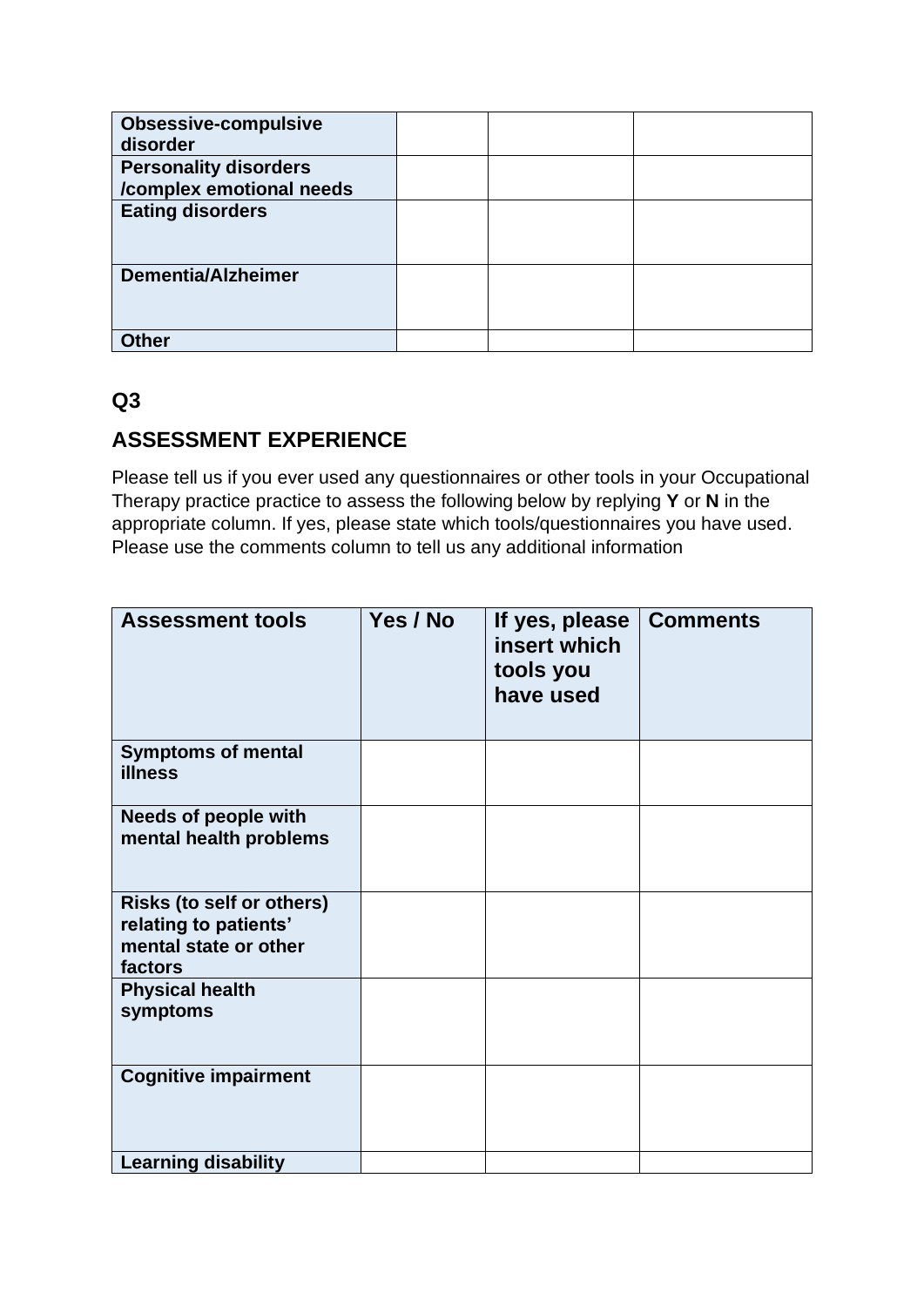| <b>Neurological impairment</b> |  |  |
|--------------------------------|--|--|
| <b>Functional decline</b>      |  |  |
| <b>Other</b>                   |  |  |

## **PHYSICAL AND MENTAL HEALTH INTERVENTIONS EXPPERIENCE**

Please indicate your experience in delivering interventions by replying **Y** or **N** in the appropriate column. If yes, please state approximately how many years' experience you have had. Please use the comments column to tell us any additional information.

| <b>Interventions</b>                  | Yes $\prime$<br><b>No</b> | If yes,<br>approximate<br>numbers of<br>years | <b>Comments</b> |
|---------------------------------------|---------------------------|-----------------------------------------------|-----------------|
| <b>Functional</b>                     |                           |                                               |                 |
| assessment of                         |                           |                                               |                 |
| patient                               |                           |                                               |                 |
| presentation                          |                           |                                               |                 |
| <b>Rehabilitation</b>                 |                           |                                               |                 |
| needs                                 |                           |                                               |                 |
| assessment and                        |                           |                                               |                 |
| intervention                          |                           |                                               |                 |
| planning                              |                           |                                               |                 |
| <b>Moving and</b>                     |                           |                                               |                 |
| <b>Handling</b>                       |                           |                                               |                 |
| assessment and                        |                           |                                               |                 |
| recommendation                        |                           |                                               |                 |
| <b>Assessment and</b><br>provision of |                           |                                               |                 |
| equipment                             |                           |                                               |                 |
| <b>Assessment and</b>                 |                           |                                               |                 |
| recommendation                        |                           |                                               |                 |
| for minor or                          |                           |                                               |                 |
| major home                            |                           |                                               |                 |
| adaptations                           |                           |                                               |                 |
|                                       |                           |                                               |                 |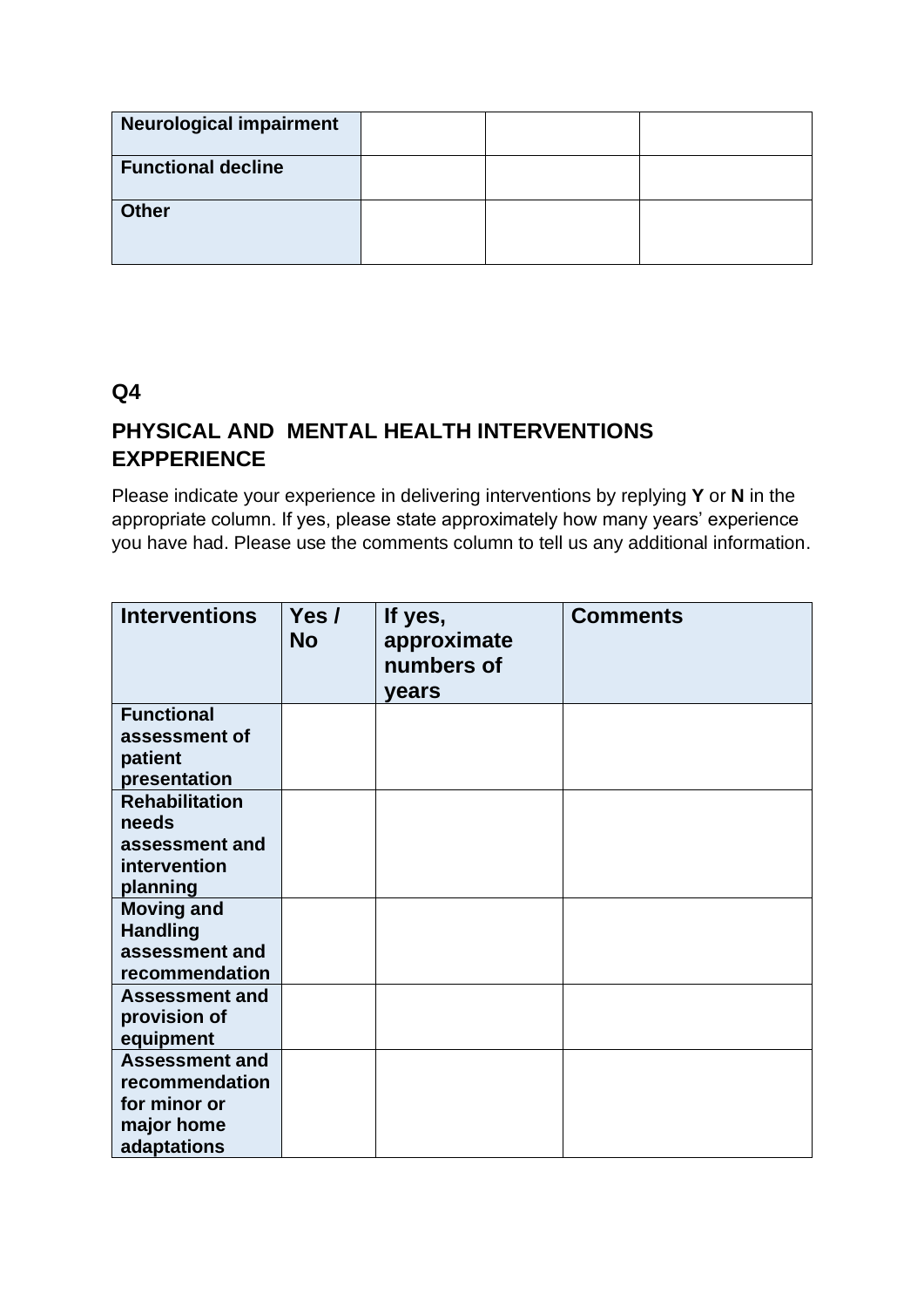| <b>Falls</b>          |  |  |
|-----------------------|--|--|
| assessment and        |  |  |
| intervention          |  |  |
| <b>Cognitive</b>      |  |  |
| <b>Behavioural</b>    |  |  |
| <b>Therapy</b>        |  |  |
| <b>Sensory</b>        |  |  |
| Integration           |  |  |
|                       |  |  |
| <b>Recovery</b>       |  |  |
| interventions         |  |  |
| <b>Family therapy</b> |  |  |
| or family-based       |  |  |
| interventions         |  |  |
| <b>Mindfulness</b>    |  |  |
|                       |  |  |
|                       |  |  |
| <b>Counselling</b>    |  |  |
|                       |  |  |
|                       |  |  |

## **AGE-SPECIFIC EXPERIENCE**

Please indicate your experience with working in the following age ranges by replying **Y** or **N** in the appropriate column. If yes, please state approximately how many years' experience you have had. Please use the comments column to tell us any additional information

| Age<br><b>Experience</b>                    | Yes /<br><b>No</b> | If yes,<br>approximate<br>numbers of<br>years | <b>Comments</b> |
|---------------------------------------------|--------------------|-----------------------------------------------|-----------------|
| <b>School age</b><br>(ages 6-12 years)      |                    |                                               |                 |
| <b>Adolescents</b><br>(ages 12-18<br>years) |                    |                                               |                 |
| <b>Adults (ages 18-</b><br>65 years)        |                    |                                               |                 |
| <b>Older adult (ages)</b><br>$65 +$         |                    |                                               |                 |